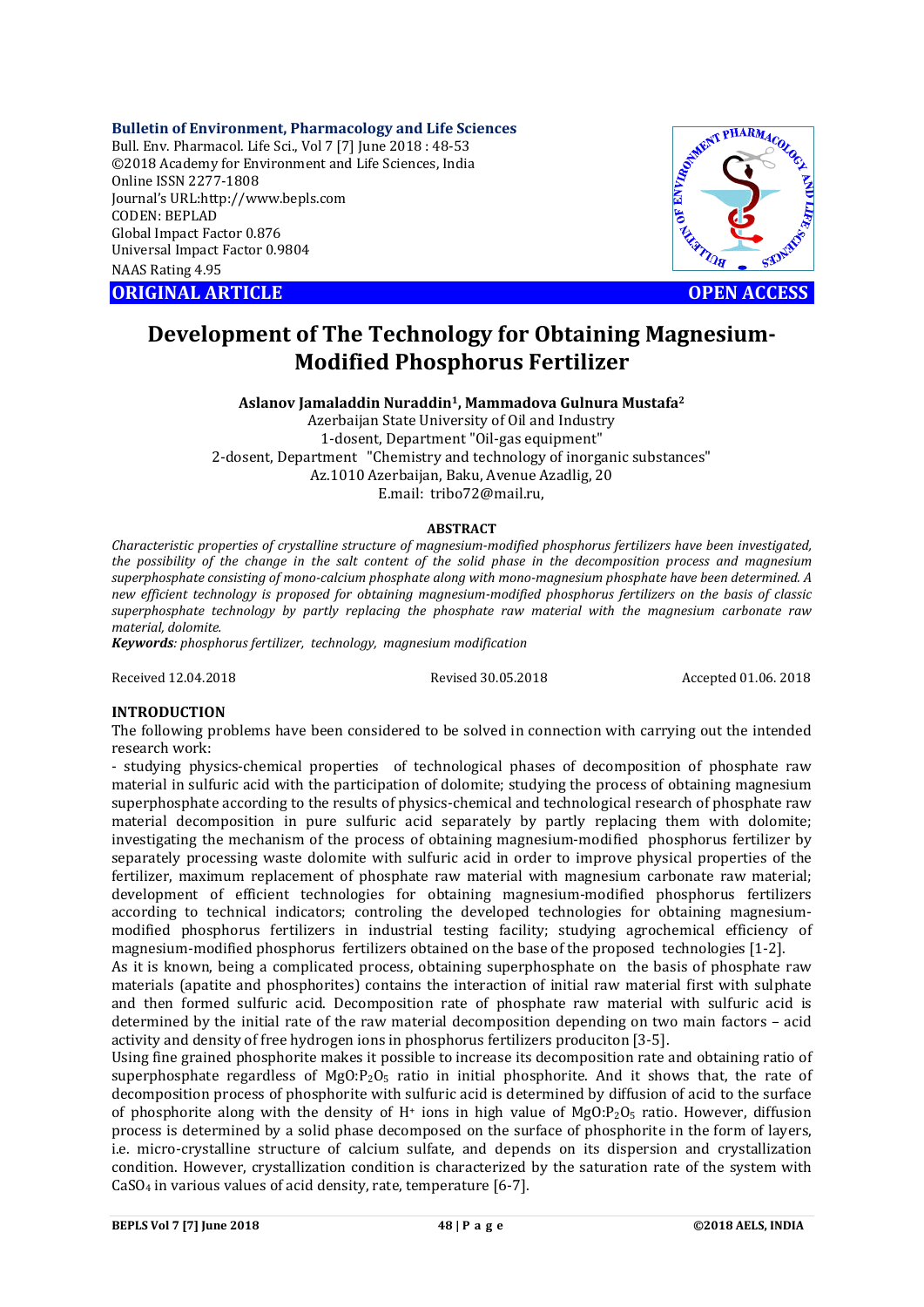#### **Nuraddin and Mustafa**

# **MATERIALS AND METHODS**

Chemical processing of both apatite and phosphorite ores by phosphorus-containing products have specific properties depending on their structures and mineralogical compositions. Thus, phosphorite ores differ from apatite ones by high dispersion of phosphate mineral contained by them and the amount of mixtures. Namely, due to high dispersion, special surface of phosphorite is great relative to apatite and during the interaction with acids they decompose relatively quick to apatite ones. However, during decomposition of phosphorites with acids, most of the mixtures (Fe<sub>2</sub>O<sub>3</sub> Al<sub>2</sub>O<sub>3</sub>; MgO and etc) contained by them transform into liquid phase so that, it decreases the quality of the fertilizer and increases the loss of phosphate anhydride. Ferrous phosphates transformed into liquid phase form saturated solutions being stable for a long time. Therefore, while being obtained on the base of apatite, decomposition rate of superphosphate is 94% after 21 days and 90% in phosphorite. Apatite has been used as a phosphate raw material in our research.

# **RESULTS AND DISCUSSION**

The impact of apatite and dolomite ratios as the technological parameters, the sequence of the process, mixing time of the reagents, rate, density and temperature of the sulfuric acid on the decomposition process has been studied in order to solve the intended problem.

For this purpose, decomposition process of the dolomite mixture and the apatite concentrate taken at different rates with sulfuric acid has been studied on the base of obtaining technology of superphosphate.

2 Ca<sub>5</sub>F (PO<sub>4</sub>)<sub>3</sub>+ CaMg (CO<sub>3</sub>)<sub>2</sub>+9 H<sub>2</sub>SO<sub>4</sub> = 2 Ca (H<sub>2</sub>PO<sub>4</sub>)<sub>2</sub> · H<sub>2</sub>O + Mg (H<sub>2</sub> PO<sub>4</sub>)<sub>2</sub>+ 9CaSO<sub>4</sub> + 2HF + 2CO<sub>2</sub>

As decomposition properties of apatite and dolomite with sulfuric acid are varied, the research works have been carried out in 3 variants - with the addition of a mixture of apatite and dolomite to the decomposition process in turns, as well as separately.

Decomposition process has been carried out in different mass ratios of apatite and dolomite, stoichiometric rate and densities  $(30-66%)$  of  $H_2SO_4$ .

The comparison of the impact of addition sequence of apatite and dolomite to the decomposition on the process shows that during the decomposition of raw materials with sulfuric acid by being mixed, decomposition rate of the initial process has low value and regardless of continuous mixture, almost no increase is observed in its value. The addition of the dolomite with a phosphate raw material to the decomposition process with acid has negative impact on both the amount of formal  $P_2O_5$  and total decomposition rate of a phosphate raw material so that, it is related to the participation of magnesium in the dolomite.

Being solved in phosphate,  $MgSO_4$  generated in such a system decreases its reaction capacity, i.e. the activity of H+ ions and apatite decomposition doesn't go till the end. Thus, the increase of decomposition rate value becomes weak at the next stages. Despite the fact that CaSO<sub>4</sub> crystals are obtained in a large disperse form compared to the previous ones, such cases are more prominent in systems dominated by the solid phase.

In the second option of the processing of raw materials, i.e. addition of first apatite, then dolomite with sulfuric acid to the decomposition, as well as, at the same condition the value of decomposition rate of phosphate raw material is observed to be high relative to previous version. This is due to the fact that, at the first moment of the decomposition apatite concentrate reacts with residual amount of sulfuric acid. At this time, favorable conditions are possible for obtaining phosphate acid.

The analysis of the results obtained from the two proposed options allows to conclude that, dolomite is more likely to be added to the resulting suspension after the decomposition of the major part of the apatite.

The third option for the processing of raw materials is based on the separate decomposition of both apatite and dolomite with sulfuric acid and the combined processing of the obtained solid solutions. However, at this time it is possible to decrease the amount of  $CaSO<sub>4</sub>$  ballasting in the fertilizer by separating CaSO4, obtained during the decomposition of the dolomite with sulfuric acid, from the solution. Thus, unlike apatite, decomposition of the dolomite with sulfuric acid results in the formation of calcium sulphate in sediment and magnesium sulphate in the solution.

CaMg  $(CO_3)_2$  + 2 H<sub>2</sub>SO<sub>4</sub>  $\longrightarrow$  MgSO<sub>4</sub> + CaSO<sub>4</sub> · 2H<sub>2</sub>O + 2CO<sub>2</sub>

In this case, the decomposition of dolomite in the system occurs with the presence of MgSO<sub>4</sub>, which is capable of precipitating them, in the formation of large dispersed  $CaSO<sub>4</sub>$  crystals on existing crystal centers. Therefore, depending on the time, the change in the value of decomposition rate at low ratio of the dolomite in raw material mixture is compatible with obtaining condition of superphosphate on the base of the only apatite.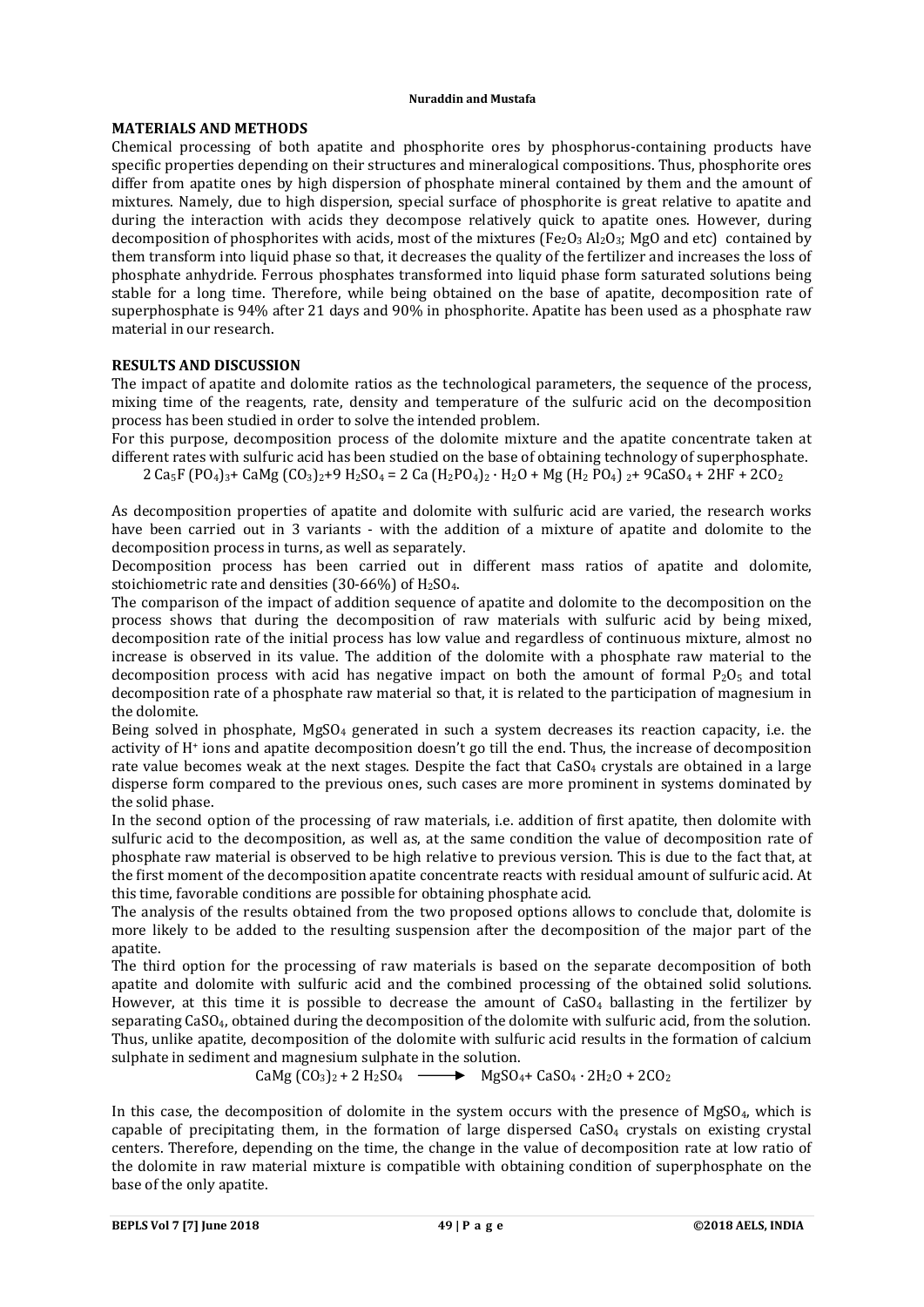After mixing the solid solutions obtained from the decomposition of apatite and dolomite with sulfuric acid, the second stage of the process starts, that is, the non-decomposable portion of the apatite and dolomite is going to be dissolved in the presence of  $MgSO<sub>4</sub>$  by phosphate acid until mono-calcium phosphate and mono-magnesium phosphate are formed:

2 Ca5F (PO4)3+ 14H3PO4 + 5Mg SO4+ 5H2O = 5 Ca (H2PO4)2 · H2O + 5Mg (H2 PO4) 2+ 5CaSO4 + 2HF

The formed mono-calcium and mono-magnesium phosphates are observed in the solution and they are crystallized by its saturation.

New technological scheme for obtaining magnesium-modified phosphorus fertilizers by replacing apatite concentrate with partial dolomite on the basis of the proposed methods is given in Figure 1.

75% sulfuric acid passes through the flow meter *7* to the diluting tank *13* of sulfuric acid. Water flows here through the water tank *6* via the flow meter *8*. Diluted sulfuric acid is transmitted to the stirring rod *4*. The apatite passes through the bunker *1* and doser *2* and enters here via the transporter *3*. Some acid is transmitted to the other stirring rod *12* via the diluted sulfuric acid tank *13*. The dolomite enters there by means of the transporter *11* passing through the bunker *9* to the dozer *10*. MgSO4 solution main filtrate capacity *18* separated by notch filter *17* from the decomposition of solid solution and decomposition of the dolomite and apatite with sulfuric acid, is transmitted to the stirring rod *14*, the mixture obtained from the mixing of both solid solutions enters the superphosphate chamber *15* working without any interruption. The fertilization process in the superphosphate chamber is maintained within 1.5 hours at 105-1100 C. The chamber superphosphate is transmitted to the scatter *19* through the ribbon transporter *16*, and then to the warehouse *20*. Within 7 days of the storage, being neutralized the powdered product is transmitted for being granulated. The granulation process was carried out in accordance with the common mode of granular superphosphate production. This process consists of several stages: neutralization of free phosphate acid with limestone, hydration and granulation of neutralized fertilizer, drying of fractions, grinding of large fractions and returning to the process. The amount of the fraction is about 20-30%.

The powdered fertilizer *20* is transmitted to the bunker *22* by means of a bucket crane *21*, and from there via ribbon dozer *23* it is transmitted to the sieve working with vibration principle. At the same time, here the limestone (2-4% of total fertilizer) is continuously transmitted from the other bunker *25* and the neutralization process begins. The amount of limestone is regulated by the dozer *26*. By means of vibration sieve, large particles of greater than 5 mm are separated and grained in the granulator *24* and stored in a neutralized fertilizer bunker *28* via the transporter *27*. Magnesium superphosphate, passed through the neutralization process, is transmitted to a granular drum *30* by means of the transporter *29*.

Grounding of the neutralized product is carried out in horizontal rotating granular drum. Fertilizers are hydrated up to 16-18% by the water given from a special sprayer installed inside the drum and the fertilizer particles hydrated as a result of drum rotation are granulated. The duration of the fertilizer in the granular drum is about 8-12 minutes. Then, the wet grains are dried in the drying drum *31* at the expense of the heat of the stoves up to 3-5% moisture. The dried product is transmitted to the sieve *33* by means of the elevator *32*, standard grains with 2-4 mm are supplied as ready made products, large-sized fractions are grinded up in the granulator *34* and re-processed in small dimensions.The ratio of apatite concentrate and dolomite, the rate, density and amount of sulfuric acid used for the decomposition of both apatite and dolomite were taken in accordance with optimal quantities determined during laboratory experiments. The obtained granular superphosphate was analyzed by standard methods according to their main components. The test conditions are given in Table 1.The industrial trial results of the process for obtaining magnesium superphosphate on the basis of apatite concentrate and dolomite have confirmed the results of the laboratory researches.

| Table 1. The condition for earlying out the process |          |         |          |                                                     |                                                      |                                     |                                   |  |  |  |  |  |  |
|-----------------------------------------------------|----------|---------|----------|-----------------------------------------------------|------------------------------------------------------|-------------------------------------|-----------------------------------|--|--|--|--|--|--|
| Raw                                                 |          |         |          | Consumption rate (1 t superphosphate), ton          | The temperature of sulfuric                          |                                     |                                   |  |  |  |  |  |  |
| material                                            |          |         |          |                                                     | acid, ${}^0C$                                        |                                     |                                   |  |  |  |  |  |  |
| Apatite                                             | Dolomite | Apatite | Dolomite | Sulfuric acid supplied for<br>apatite decomposition | Sulfuric acid supplied for<br>dolomite decomposition | In the entry<br>of apatite<br>mixer | In the entry of<br>dolomite mixer |  |  |  |  |  |  |
| 85                                                  | 15       | 0.410   | 0.070    | 0.271                                               | 0.076                                                | 60                                  | 62                                |  |  |  |  |  |  |
| 80                                                  | 20       | 0.380   | 0.095    | 0.252                                               | 0.101                                                | 62                                  | 62                                |  |  |  |  |  |  |
| 75                                                  | 25       | 0.350   | 0.117    | 0.233                                               | 0.124                                                | 62                                  | 62                                |  |  |  |  |  |  |
| 70                                                  | 30       | 0.320   | 0.139    | 0.214                                               | 0.146                                                | 60                                  | 60                                |  |  |  |  |  |  |

Table 1: The condition for carrying out the process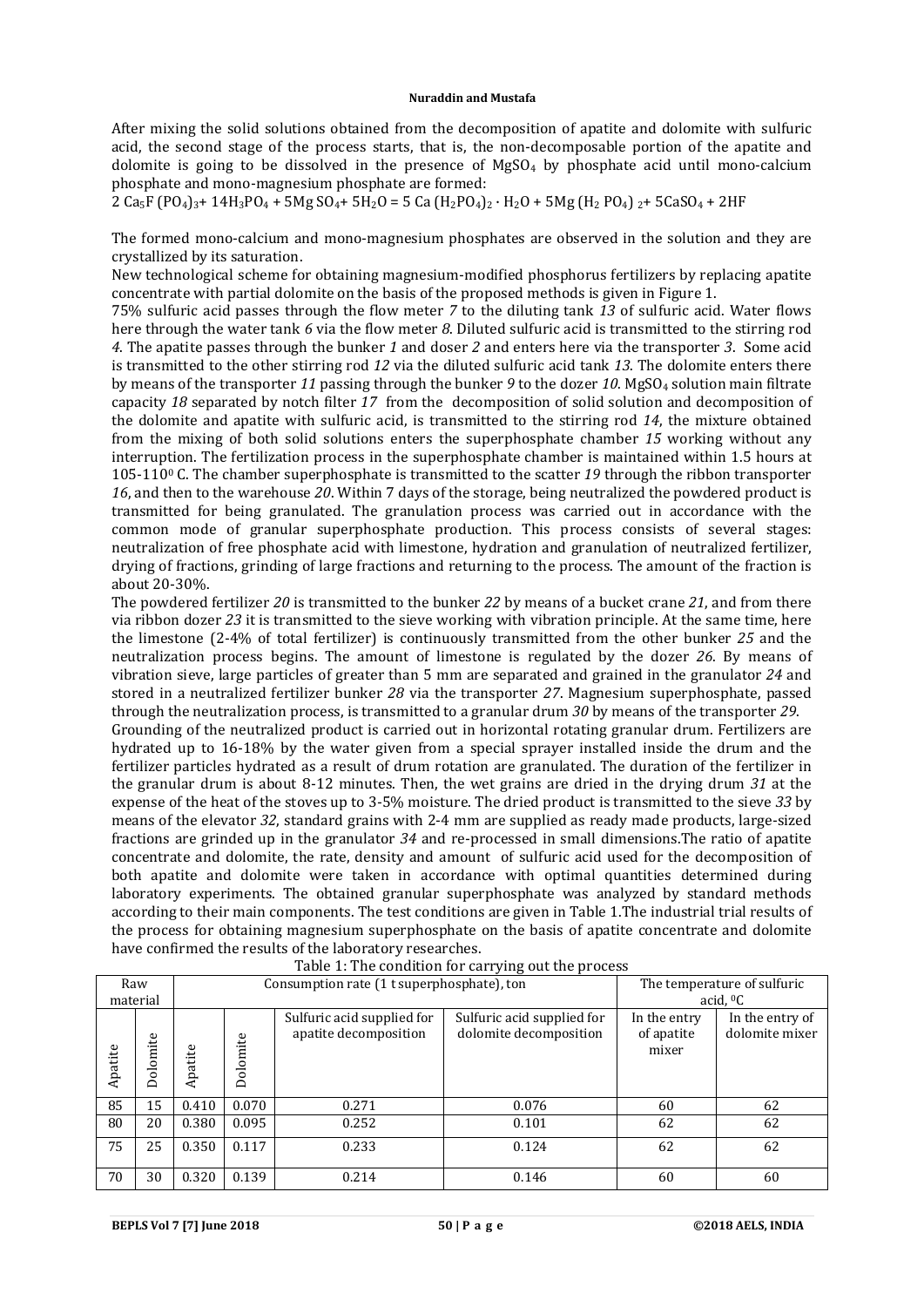

Figure 1. Technological scheme of magnesium-modified phosphorus fertilizers production: 1. Apatite bunker; 2, 10- dozers; 3, 11, 23, 27, 29 -transporters; 4- a stirring **Figure 1**. Technological scheme of magnesium-modified phosphorus fertilizers production: 1. Apatite bunker; 2, 10- dozers; 3, 11, 23, 27, 29 –transporters; 4– a stirring<br>P.B. P. The matite decomposition; 5– a tank for H<sub></sub> rod for apatite decomposition; 5- a tank for H2SO4; 6 – a tank for H2O; 7,8 –flowmeter; 9- a bunker for the dolomite;12- a stirring rod for dolomite decomposition; 13- a tank for diluting phosphate acid; 14- a stirring rod for solid solutions; 15- superphosphate chamber; 16 - ribbon transporter; 17- a notch filter; 18- main filtrate<br>capacity; 19- scatter; 20- storehouse; 21 - bucket crane; neutralized superphosphate; 30 - granulator; 31 - a drier drum; 32- elevator; 33 - sieve; 35 - boiler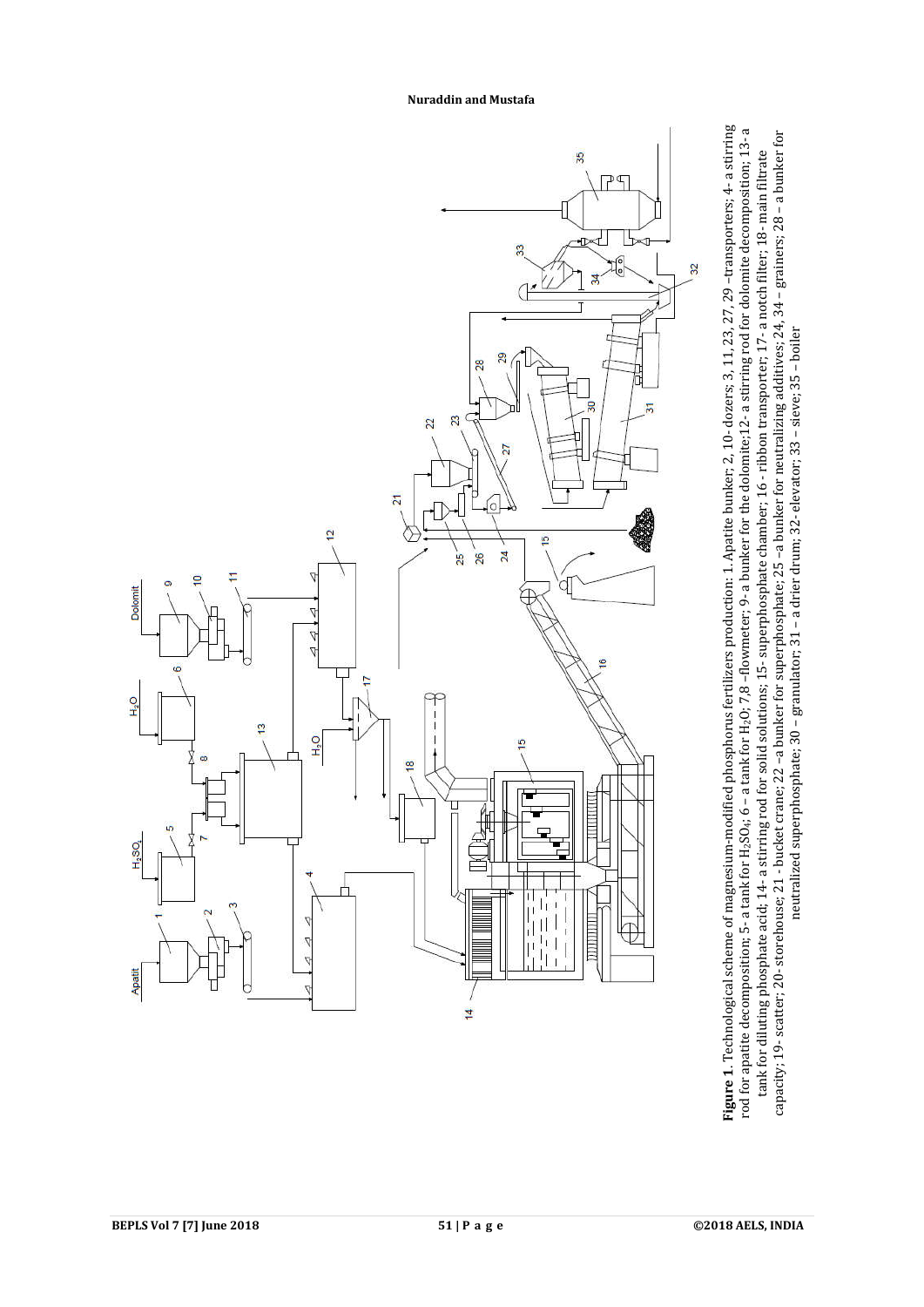#### **Nuraddin and Mustafa**

Table 2 shows the indicators of the chamber product and ripe magnesium superphosphate obtained on the base of apatite concentrate and dolomite.

|                           | The amount of the raw material (total amount k.h.) | Indicators                    |             |          |                  |                 |                                         |                                                    |  |  |  |  |
|---------------------------|----------------------------------------------------|-------------------------------|-------------|----------|------------------|-----------------|-----------------------------------------|----------------------------------------------------|--|--|--|--|
|                           | Dolomite                                           | P <sub>2</sub> O <sub>5</sub> |             |          |                  |                 |                                         |                                                    |  |  |  |  |
| Apatite                   |                                                    | Total                         | Assimilated | Consumed | H <sub>2</sub> 0 | Mg <sub>0</sub> | nutritional elements<br>Total amount of | Decomposition rate<br>of phosphate raw<br>material |  |  |  |  |
| Chamber product           |                                                    |                               |             |          |                  |                 |                                         |                                                    |  |  |  |  |
| 85                        | 15                                                 | 16.53                         | 15.28       | 8.01     | 12.01            | 1.45            | 16.73                                   | 92.40                                              |  |  |  |  |
| 80                        | 20                                                 | 16.35                         | 15.01       | 8.72     | 12.57            | 1.93            | 16.94                                   | 91.82                                              |  |  |  |  |
| 75                        | 25                                                 | 16.25                         | 14.74       | 9.40     | 13.61            | 2.17            | 16.91                                   | 90.70                                              |  |  |  |  |
| 70                        | 30                                                 | 16.06                         | 14.31       | 10.32    | 14.51            | 2.83            | 16.14                                   | 89.20                                              |  |  |  |  |
| Ripe product <sup>*</sup> |                                                    |                               |             |          |                  |                 |                                         |                                                    |  |  |  |  |
| 85                        | 15                                                 | 17.79                         | 17.02       | 4.12     | 8.91             | 1.95            | 18.97                                   | 95.68                                              |  |  |  |  |
| 80                        | 20                                                 | 17.74                         | 16.90       | 4.95     | 9.14             | 2.35            | 19.15                                   | 95.36                                              |  |  |  |  |
| 75                        | 25                                                 | 17.24                         | 16.35       | 5.23     | 9.78             | 2.99            | 19.34                                   | 94.82                                              |  |  |  |  |
| 70                        | 30                                                 | 17.13                         | 16.14       | 5.90     | 10.50            | 3.13            | 19.27                                   | 94.24                                              |  |  |  |  |

Table 2: The indicators of the magnesium superphosphate obtained on the base of apatite concentrate and dolomite

\*ripening period 7 days

Separate decomposition of the apatite and dolomite with sulfuric acid and the combined processing of the obtained solid solutions makes it possible to replace the 20-30% of apatite with local magnesium raw material - dolomite, reduce the storage period of the product from 24 days to 7 days by achieving high decomposition rate of the raw material, achieve the superphosphate enrichment with added nutritional magnesium, and obtain economic-ecological benefits.

A new efficient technology is proposed for obtaining magnesium-modified phosphorus fertilizers on the basis of classic superphosphate technology by partly replacing the phosphate raw material with the magnesium carbonate raw material, dolomite.

Research has been discussed at the Department of Oil and Gas Equipment and it is recommended to print on the basis of copyright. The issue is new and new effective technology is available to obtain magnesiummodified phosphorus fertilizers for use in modern technologies.

## **CONCLUSION**

The objective laws of decomposition process of the apatite in sulfuric acid with the presence of dolomite have been studied. It has been determined that based on existing superphosphate technology, the decomposition process is suitable for obtaining a common superphosphate during dolomite replacement with a maximum of 15% of the phosphate raw material. It has been shown that due to the increase in the amount of dolomite in the composition of the raw material, the reason for decreasing the decomposition process is that dolomite decomposition is quick relative to apatite thanks to their crystalline structure properties, diffusion of the acid to dolomite is law relative to apatite and the negative effect of magnesium compounds on the diffusion processes in the system.

Acceleration of the diffusion process during the separate decomposition of apatite and dolomite in sulfuric acid, transformation of Mg salts and  $P_2O_2$  into soluble form and the increase in decomposition rate have been determined.

Due to the formation of soluble forms of Ca and Mg salts in the decomposition process of apatite and dolomite minerals separately with sulfuric acid, the decrease in the amount of CaSO4 ballasting in the fertilizer has been determined.

Characteristic properties of crystalline structure of magnesium-modified phosphorus fertilizers have been investigated, the possibility of the change in the salt content of the solid phase in the decomposition process and magnesium superphosphate consisting of mono-calcium phosphate along with monomagnesium phosphate have been determined.